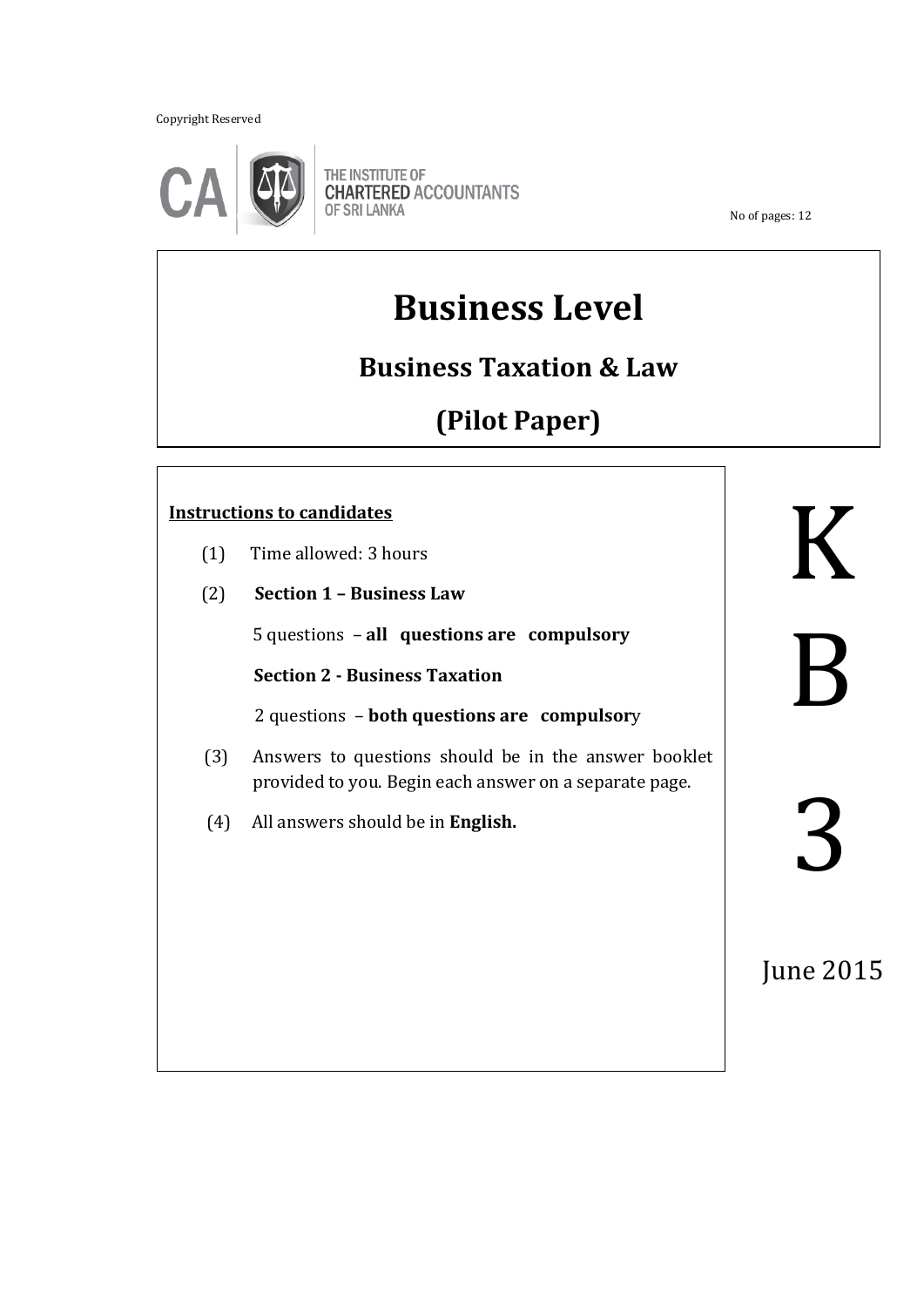## **Section 1 - Business Law**

*All questions are compulsory. Total marks for Section 1: 50 marks. Recommended time for the Section is 90 minutes.*

 *A minimum score of 25 marks for this section is needed to pass the module*

### **Question 01**

Arvis, a film director, is in a hurry to incorporate a limited liability company in order to meet a tight time schedule for the production of his next film "Animals".

Arvis desires to be the only shareholder of this company.

He has already decided on a choice of names for this company. They are as follows:

- "Arvis Movies"
- "Ceylon Circus"

Xinta, a leading actress, is earmarked by Arvis to play the main actress's role in this film.

As time is of the essence in this matter, Arvis enters into a contract with Xinta in which Xinta agrees to play the lead actress's role.

Mr. No-it-All, a friend of Arvis's, after getting to know of these incidents, tells Arvis that *"there is doubt about the legality of the following:*

- *having only one shareholder in the company,*
- *obtaining approval on the proposed company names,*
- *the contract between Arvis and Xinta."*

Arvis seeks your **explanations** to clear the doubts expressed by Mr. No-it-All.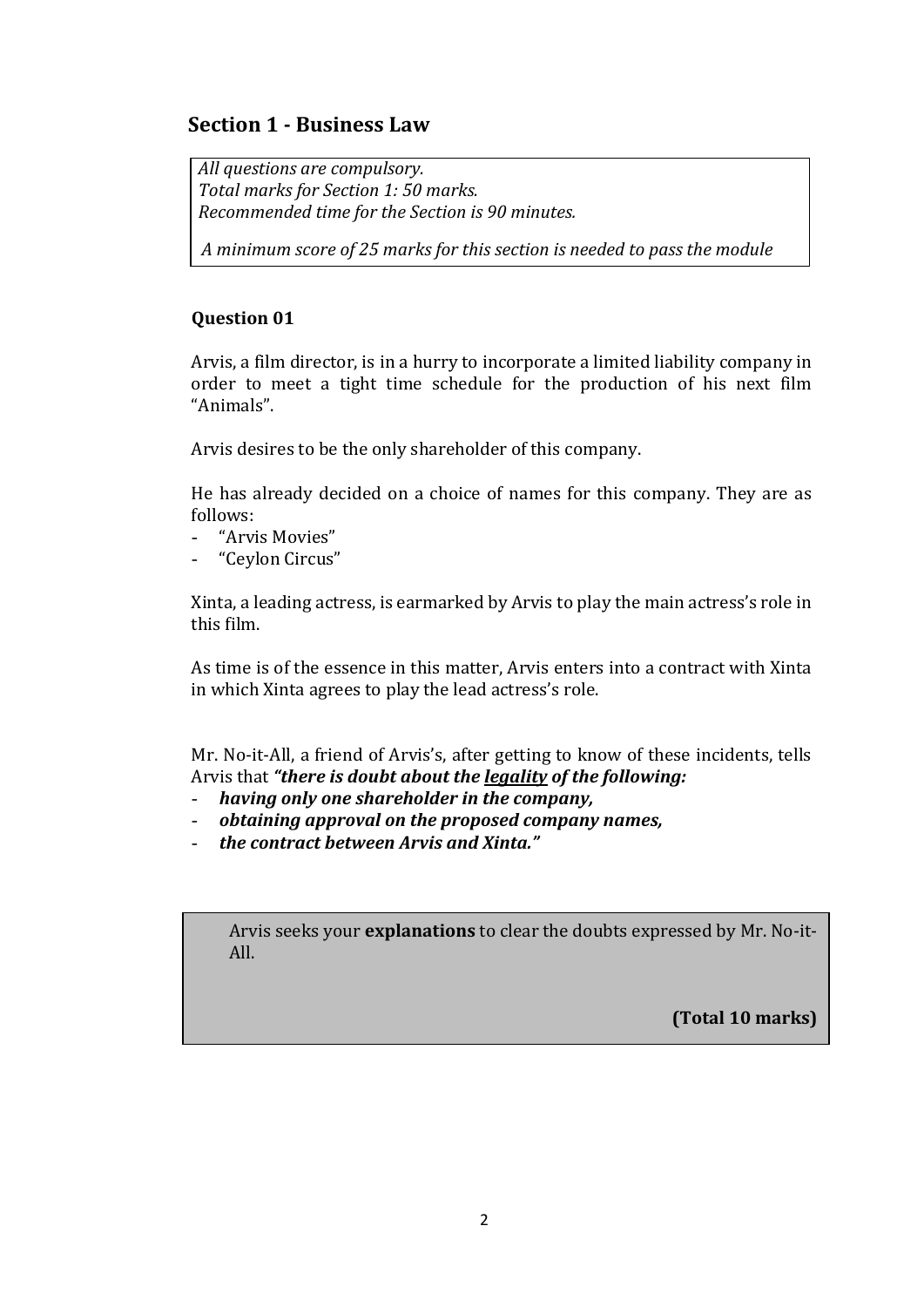Generous (Pvt) Ltd, was incorporated under the Companies Act No. 7 of 2007.

Its Articles of Association were framed in accordance with the Model Articles given in the First Schedule to the Act.

All shareholders of Generous (Pvt) Ltd are of one class, namely holders of ordinary shares with voting rights.

The board of directors of Generous (Pvt) Ltd, have proposed to declare a dividend distribution amounting to Rs. 5 Mn to all shareholders.

The board of directors seeks clarification on the steps it should adhere to in order to make this distribution in accordance with the provisions of the Companies Act No. 7 of 2007.

You are required to **explain** to the board of directors of Generous (Pvt) Ltd:

- The procedure the board should follow to declare this dividend, in accordance with the provisions of the Companies Act
- The liability of the directors, if the provisions of the Companies Act are not followed in making this distribution.

**(10 marks)**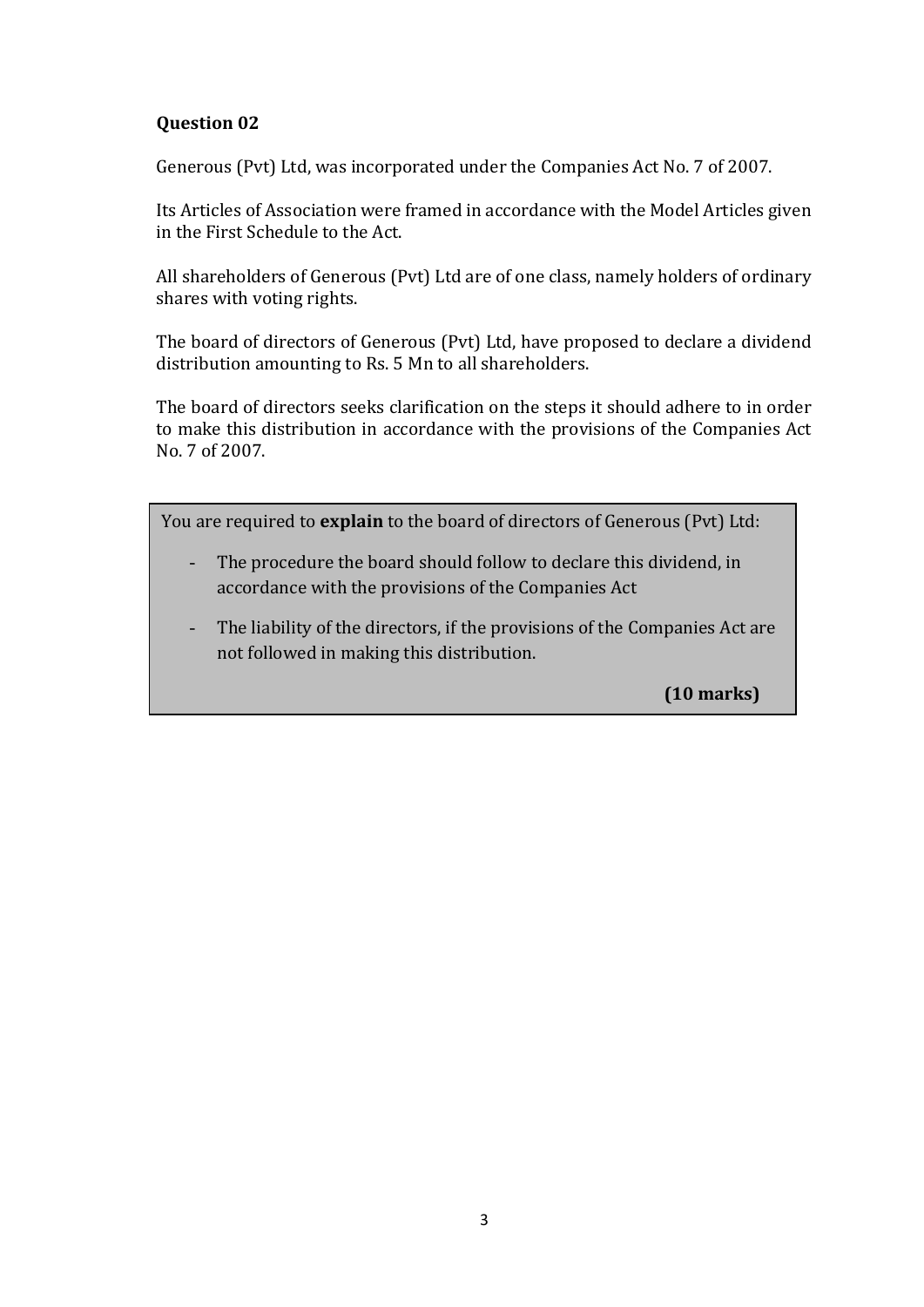The board of directors of Compliance (Pvt) Ltd, is deliberating on whether to give its approval for the Company to undertake a mini hydro power project.

A team of professional engineers who are also employees of the Company, have prepared a feasibility report which concludes that this project is viable.

Further, the directors have proposed the re-appointment of Essell, as the auditor of the Company for the financial year 2015/2016.

Essell has requested an audit fee of Rs. 100,000 plus taxes plus direct reimbursable expenses. The directors are in agreement with this.

You are required to:

**(a)Explain** whether the board can decide to undertake the mini hydro power project relying on the feasibility report mentioned above.

**(5 marks)**

**(b)Prepare** the resolution required under the Companies Act, in order to re-appoint Essell.

**(5 marks)**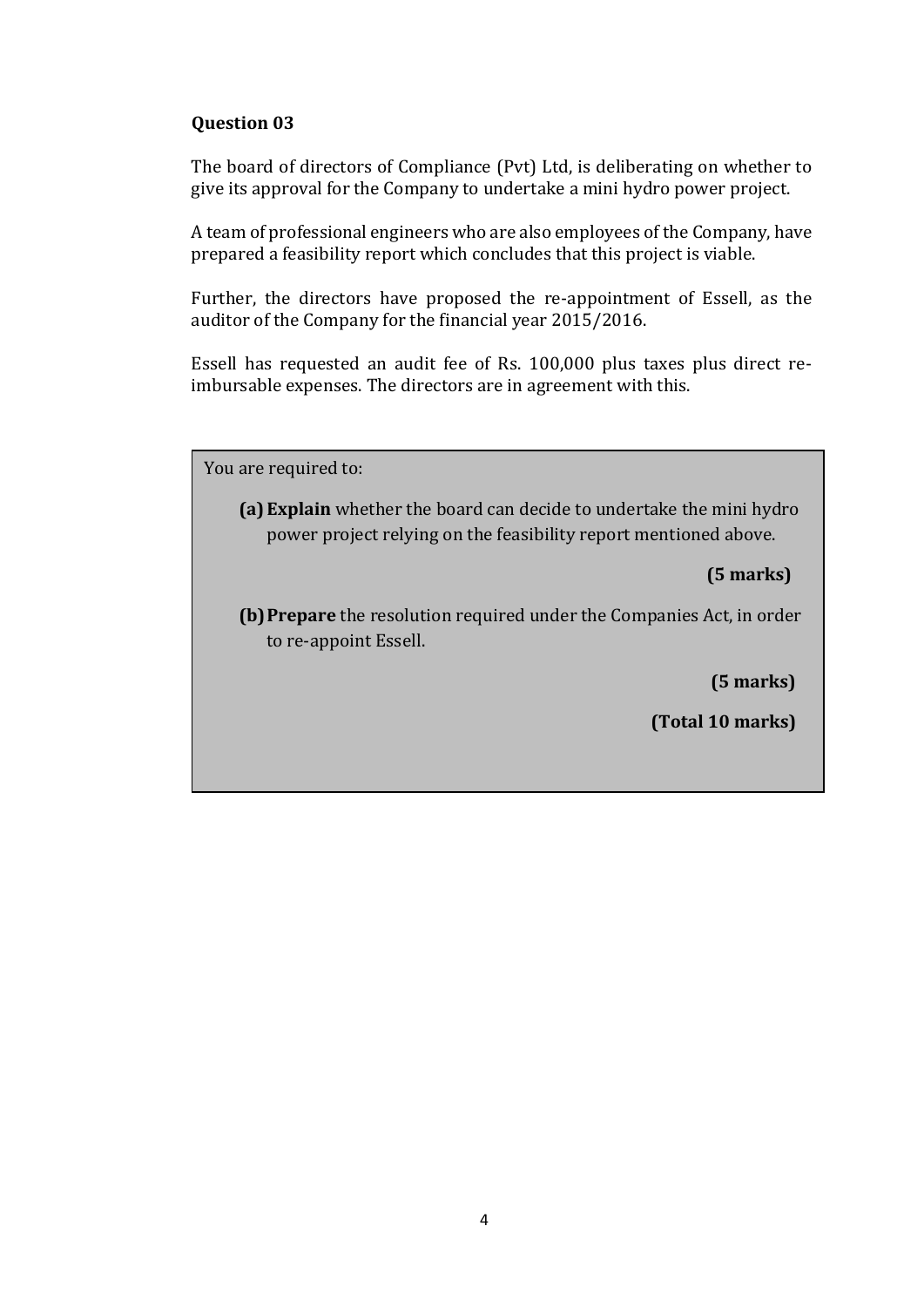**(a)** Morris is engaged in a sole proprietorship business of importing and selling re-conditioned cars.

Due to changes in the tax regulations, his business has now become a high risk one for him, especially as he has many high value creditors.

Morris has heard that if he forms a private limited liability company, he can limit his liability in the business to the value of the shares he has invested in.

You are required to:

**Explain** to Morris the general features of a private limited liability company.

**(5 marks)**

**(b)**Zee (Pvt) Ltd is considering appointing an administrator to strike a compromise with its creditors, as per the provisions of the Companies Act.

They have two main contenders for the post of administrator.

One is Bee, the main creditor of Zee (Pvt) Ltd.

The other is Dee, a retired gentleman with an unblemished character.

You are required to :

**Outline** to the board of directors of Zee (Pvt) Ltd, which one of Bee and Dee would be advisable to appoint as the administrator of the Company, and the steps the board should follow in appointing the administrator.

 **(5 marks)**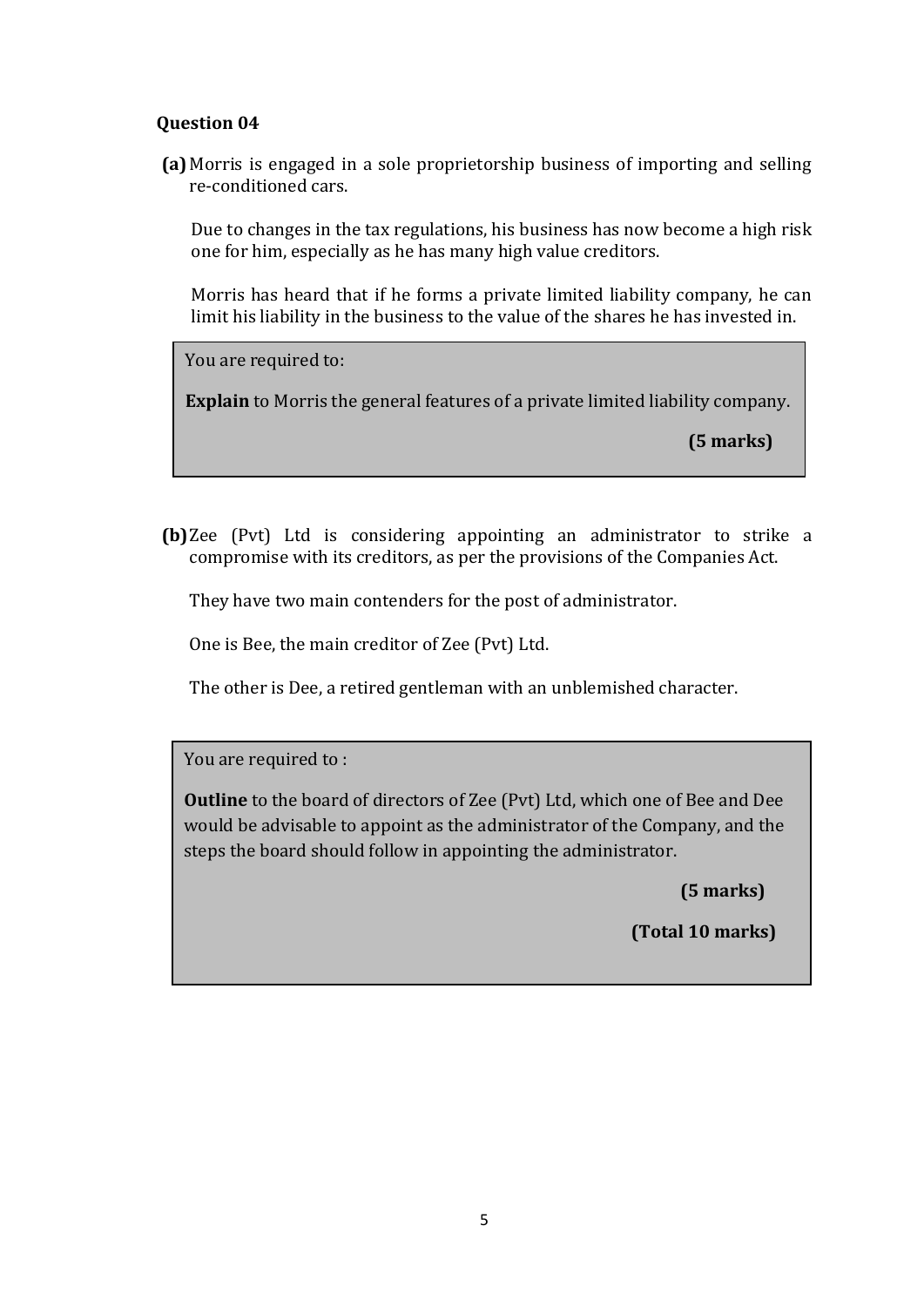**(a)** Amal, a professional accountancy student, is a keen reader of the newspaper "*My Business*".

One day it carried an article titled "*Alleged Insider Trading by Top Bureaucrat*", on which Amal wishes to seek some clarification.

This article stated that **"insider trading** refers to the trading of a public company's stock or other securities (such as bonds or stock options) by individuals with access to non-public information of the company."

It further stated that "there have been many **instances which fall within the above definition of insider trading**, which have been reported to the Securities of Exchange Commission (SEC) of Sri Lanka."

You are required to:

**Summarize** four (4) such instances.

**(4 marks)**

**(b)**Yoyo entered into a contract with Jojo to construct an open air zoo in the hill country.

The contract agreement contained an arbitration clause which stated:"in the event of a dispute in relation to this contract, the parties shall resolve such dispute through the process of arbitration."

Subsequently, a dispute arose and as per the contract agreement the parties sought the help of arbitration to resolve this dispute.

After attending a few hearings, the Arbitration Tribunal informed the parties that "the arbitration award will be given at the next hearing date."

Yoyo, who is involved in an arbitration for the first time, seeks your counsel on a few concerns he has.

You are required to:

**Explain** to Yoyo the nature and effect of an arbitration award and how such an award can be enforced. **(6 marks)**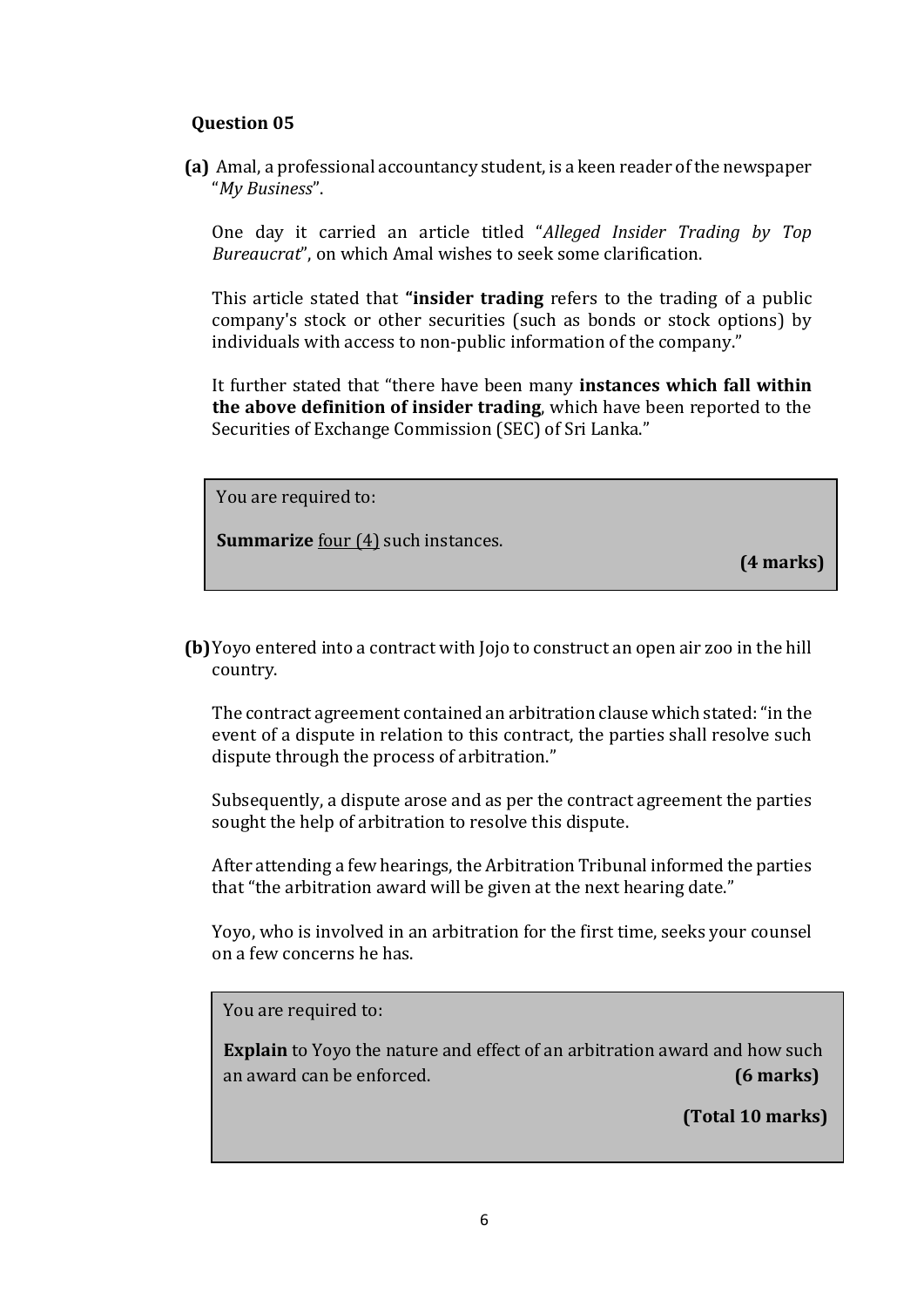# **Section 2- Business Taxation**

*Both questions are compulsory. Total marks for Section 1: 50 marks. Recommended time for the Section is 90 minutes.*

*A minimum score of 25 marks for this section is needed to pass the module.*

#### **Question 01**

Printing Technology (Pvt) Ltd (PTPL) is a limited liability company incorporated in Sri Lanka in 1998 to manufacture printing materials for both export and domestic markets. 80% of the Company's stated capital at the end of the financial year is owned by its parent company Investments Holding Ltd (IHL).

PTPL has appointed you as a tax advisor and has provided you with the following information to compute its income tax liability for the year of assessment 2014/2015.

The accounts for the year ended 31/03/2015 disclosed a net profit of Rs. 27,500,000 before taxation after deducting administration, selling and distribution and financial expenses and after crediting a sum of Rs. 10,000,000 by way of other income.

#### **Notes**

1.0 Property, plant and equipment

1.1 The Company has capitalized the following assets during the year of assessment 2014/2015.

| Machinery                  | Rs. 7,020,000 |
|----------------------------|---------------|
| Van for transport of goods | Rs. 3,200,000 |
| Land                       | Rs. 8,460,000 |
| Stores building            | Rs. 3,000,000 |

- i. Machinery of Rs. 7,020,000 is comprised of high tech machinery acquired for energy efficiency purposes amounting to Rs. 3,000,000 and machinery imported on 01/10/2014 amounting to Rs. 4,020,000 for the purpose of replacement of machinery disposed of during the year of assessment.
- ii. The van was obtained by the company under a finance lease arrangement from a finance company on 01/04/2014. The monthly lease rental payable under the agreement for a period of four years amounts to Rs. 100,000.
- iii. The stores building was acquired from a person who had used such building for the same purpose i.e. as a storage facility.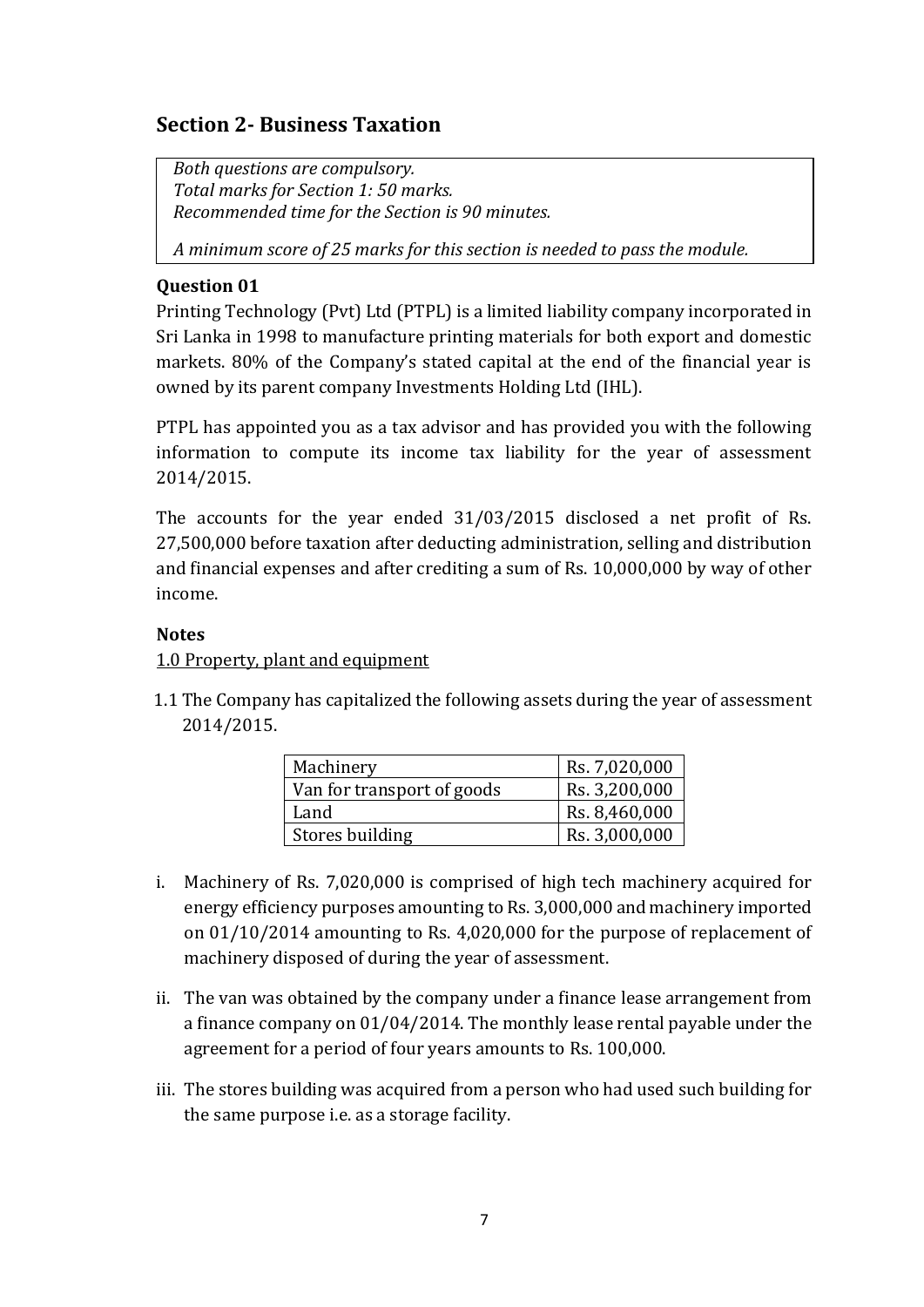- iv. Unless otherwise indicated, it is assumed that except machinery imported on 01/10/2014, additions during the year represent the assets acquired/capitalized by the Company at the beginning of the year of assessment on 01/04/2014. The rates of depreciation per annum on are 12.5% on machinery, 20% on motor vehicles and 10% on the stores building.
- 1.2 The Company has claimed and received depreciation allowances in full for all the assets held as at 01/04/2014 except for the following.
	- Factory building constructed in 2012/2013 at a cost of Rs. 12,800,000.
	- Machinery acquired on 02.05.2012 for a sum of Rs. 3,000,000.
- 1.3 The Company has disposed of the following assets during the year of assessment 2014/2015.

| Asset     | Selling price (Rs.) | Date of purchase | Cost (Rs.) |
|-----------|---------------------|------------------|------------|
| Machinery | 1,200,000           | 02/05/2012       | 3,000,000  |
| Car       | 2,000,000           | 05/07/2011       | 4,200,000  |

Profits from these disposals have been accounted under other income.

#### 2.0 Investment property

During the year of assessment the Company has disposed of a block of land of 15 perches situated in Ratmalana for a sum of Rs. 12,000,000. The Company had acquired this property in the year 2012 to construct a building to be used as a storage facility. As the new store building was acquired during the year, the Company has decided to dispose of this property. Profit of Rs. 2,100,000 from the disposal is accounted under other income.

### 3.0 Intangibles

Detail of intangibles acquired by the Company and the rates of amortization to the income statement are given below.

| Asset    | Year of acquisition | Cost (Rs.) | Rate of amortization |
|----------|---------------------|------------|----------------------|
| Patents  | 2013/2014           | 8,000,000  | 10%                  |
| Software | 2013/2014           | 2,000,000  | 10%                  |

Software represents acquisition of locally developed software of Rs. 800,000 and imported software of Rs. 1,200,000.

#### 4.0 Turnover

The breakup of turnover is given below.

| Exports – direct   | Rs. 172,000,000 |
|--------------------|-----------------|
| Exports – indirect | Rs. 20,000,000  |
| Domestic market    | Rs. 288,000,000 |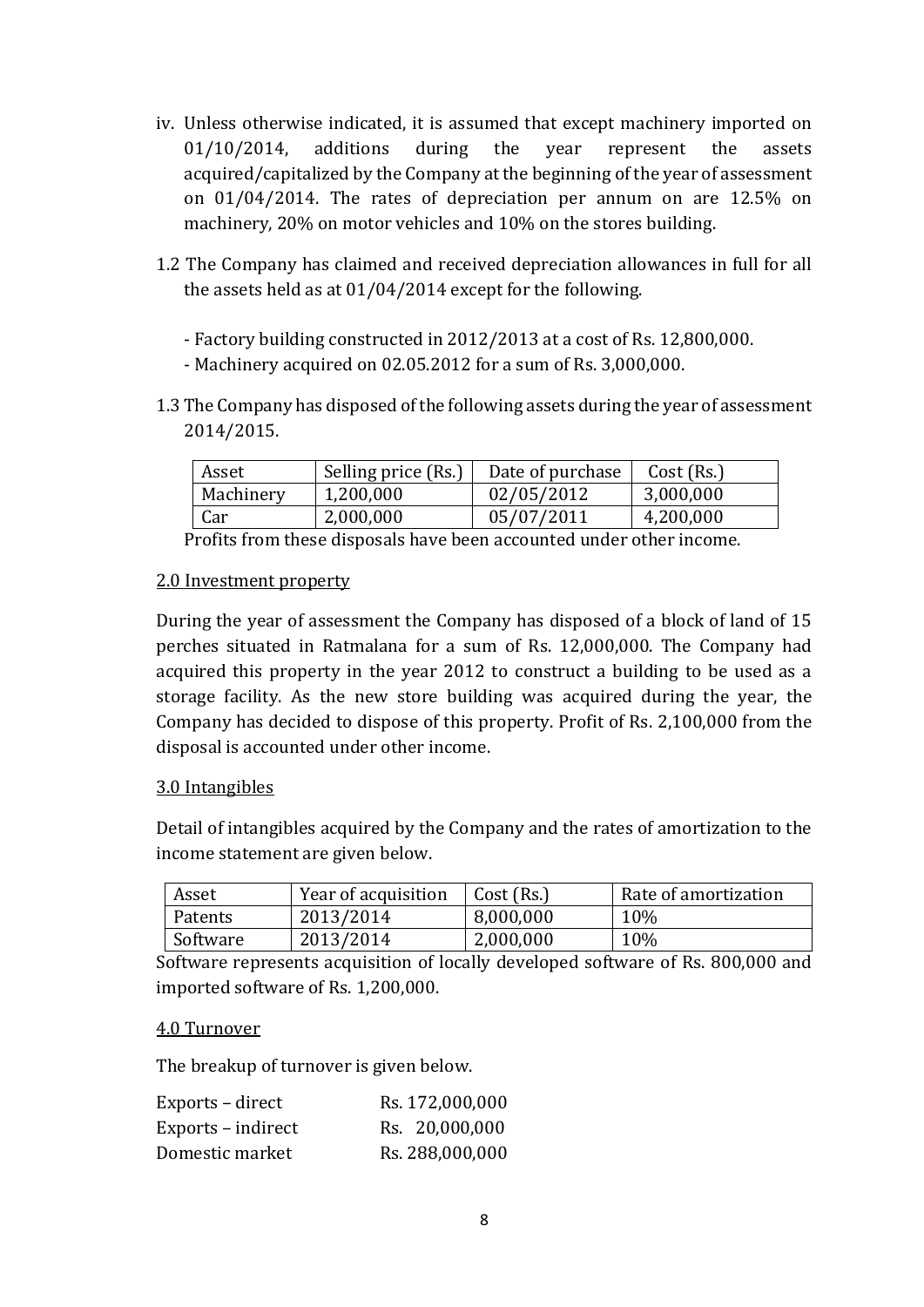### 5.0 Other income

Other income consists of the following.

| Profit from sale of land                           | Rs. 2,100,000  |
|----------------------------------------------------|----------------|
| Profits from sale of property, plant and equipment | Rs. 520,000    |
| Dividend received (net) – from local companies     | Rs. 1,440,000  |
| Interest income from Treasury bills                | Rs. 1,962,000  |
| Rent income                                        | Rs. 2,400,000  |
| Profits from sale of shares in listed companies    | Rs. 1,578,000  |
|                                                    | Rs. 10,000,000 |
|                                                    |                |

### 6.0 Administration expenses

Administration expenses include the following.

- Research expenses of Rs. 2,400,000 for improving the quality of the product includes the cost of research carried out through a non-related company in Sri Lanka amounting to Rs. 1,000,000.
- Provision for gratuity of Rs. 1,700,000. The provision for gratuity account indicates balances of Rs. 10,400,000 and Rs. 9,300,000 as at 31.03.2014 and 31.03.2015 respectively.
- Cost of repairs of Rs. 2,800,000 includes the repair cost of Rs.720,000 incurred for premises given on rent.
- Management fee of Rs. 13,250,000 paid to the holding company.
- Donation of Rs. 1,300,000 includes donations in money of Rs. 500,000 to a Government hospital, Rs.100,000 to an approved charity (temple) and Rs. 600,000 to an approved charity established for the provision of institutionalized care for the sick.
- Depreciation charged on property, plant and equipment amounts to Rs.5,200,000

### 7.0 Selling and distribution expenses

Selling and distribution expenses include the following.

 Foreign travel expenses of Rs. 2,200,000 which includes expenses of Rs. 500,000 incurred for the purpose of export of goods. The rest of the foreign travel was for purposes of inspecting imported raw materials. Tax adjusted profit for the year of assessment 2013/2014 is estimated to be Rs. 7,800,000.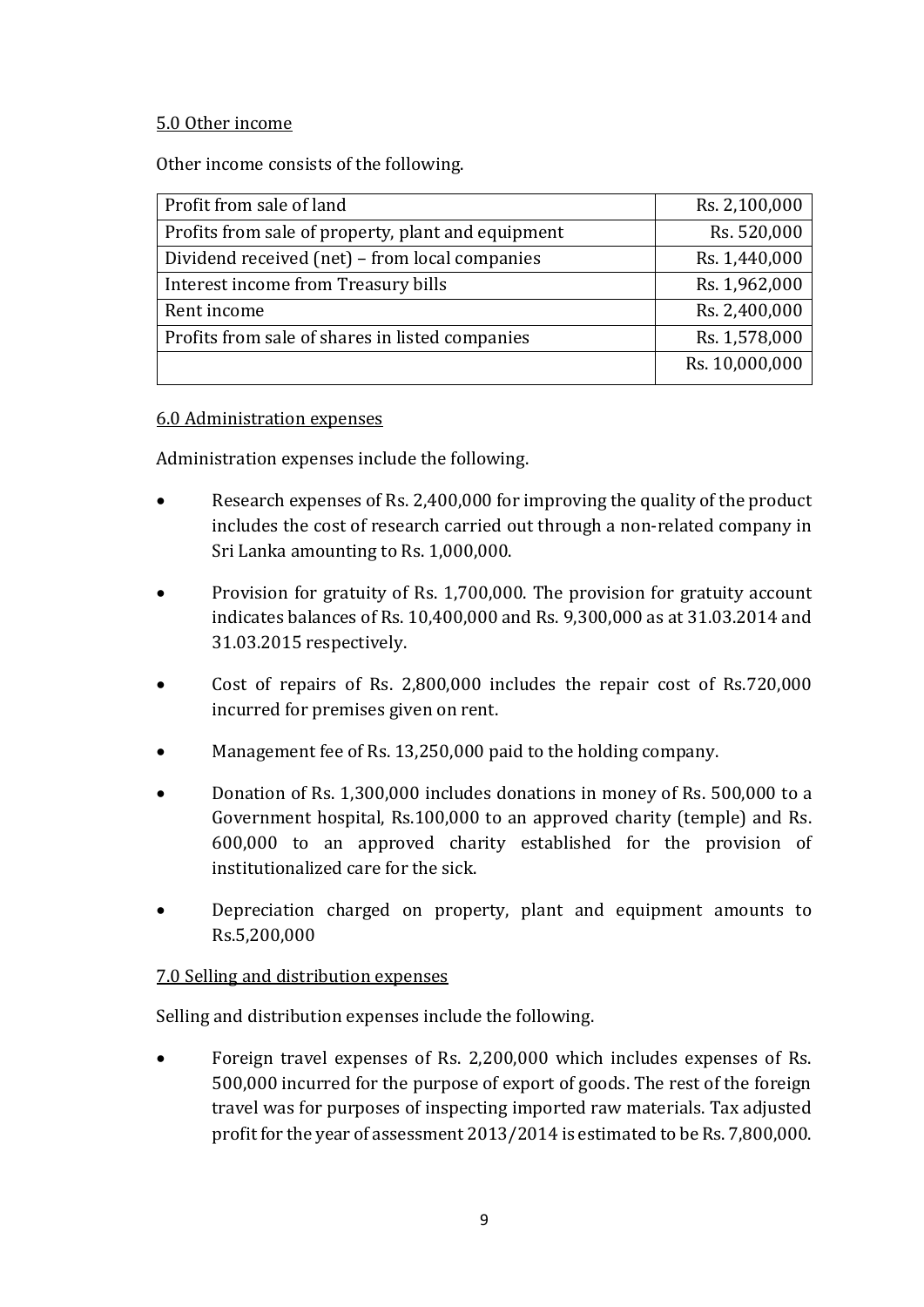Cost of advertisement of Rs. 4,750,000 which includes cost amounting to Rs. 400,000 incurred outside Sri Lanka for export promotion.

#### 8.0 Financial expenses

Financial expenses include the following.

- Interest portion under the finance leasing arrangement of Rs. 600,000.
- Share issue expenses of Rs. 120,000.

#### 9.0 Losses from trade

The Company has brought forward a tax adjusted loss from trade from the year of assessment 2013/2014 amounting to Rs. 28,450,000.

### 10.0 Payment of dividend

The Company has distributed a gross dividend of Rs. 8,000,000 to its shareholders on 27/09/ 2014 out of profits and income from the main operation for the year of assessment 2013/2014. The 5% of the stated capital for which dividends are paid represents the shares issued to a Unit Trust. Distributable profit for the year of assessment 2013/2014 is estimated to be Rs. 10,000,000.

#### **Required:**

- **1.** Based on the above information, you as the tax advisor of the Company are required to:
	- i. **Assess** the statutory income from trade for the year of assessment 2014/2015.

# **(12 marks)**

ii. **Assess** total statutory income, assessable income and taxable income for the year of assessment 2014/2015.

### **(4 marks)**

iii. **Assess** the total income tax liability (gross) of the Company for the year of assessment 2014/2015.

### **(3 marks)**

iv. **Explain** to the Company the minimum amount of dividend to be distributed out of the distributable profits and the time frame for distribution for the year of assessment 2014/2015 in order to avoid tax on distributable profit for the year of assessment 2015/2016.

#### **(3 marks)**

**2. Explain** to the finance director the planning of the tax on dividend distribution of this Company as he is highly concerned about the income tax liability on the distribution of dividend.

## **(1 mark)**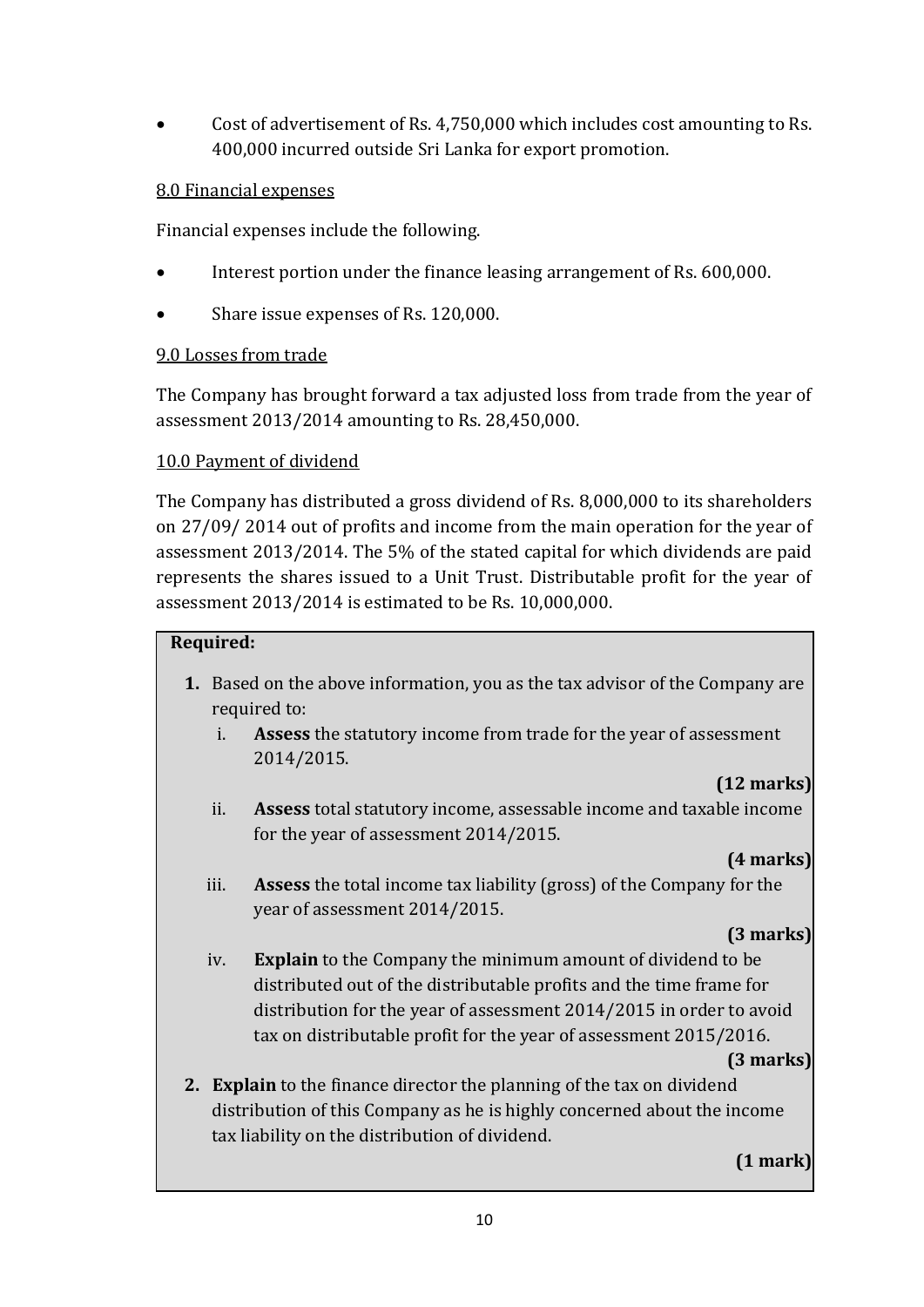**3. Explain** to the Company the impact on the tax computation where the proportion of direct exports is 80% of the total turnover. You are not required to quantify the tax impact.

> **(2 marks) Total 25 marks**

## **Question 02**

Anthony and David are the partners in a partnership carrying on the business of providing consultancy services. The partnership is a registered person for VAT. Profit is shared between Anthony and David in the ratio of 60% and 40%. Total supply of the business excluding advance received is Rs. 151,375,000, the break-up of which is given below.

| <b>Export of services</b>              | Rs. 57,525,000  |
|----------------------------------------|-----------------|
| Supply of services to exporters        | Rs. 15,350,000  |
| Supply of services to the local market | Rs. 78,500,000  |
|                                        |                 |
|                                        | Rs. 151,375,000 |

As the partnership supplies consultancy services to exporters, it has obtained registration as a registered identified supplier (RIS) from the Commissioner General of Inland Revenue. The partnership has made an effort to also obtain RIP status, but this has not yet been accorded since the total supply from zero rated and suspended supplies is less than 50% of the total supplies.

Further, the net profit of the partnership for the year ended 31/03/2015 amounts to Rs.47,500,000. The partnership has deducted following expenses in arriving at net profit. All export proceeds have been remitted to Sri Lanka through a bank.

| Salary paid to partners                               |               |
|-------------------------------------------------------|---------------|
| Anthony                                               | Rs. 3,600,000 |
| David                                                 | Rs. 5,400,000 |
| Ground rent paid for hiring a car park for clients    | Rs. 900,000   |
| Depreciation                                          | Rs. 2,240,000 |
| Rent paid on the premises to the partner - Anthony    | Rs.1,200,000  |
| Cost of construction of boundary wall surrounding the | Rs. 300,000   |
| building                                              |               |
| Cost of entertainment for clients                     | Rs. 4,800,000 |

Even though the partnership has paid rent to other parties, it has collected rent in letting a premises to a third party and received an advance. Such advance which is net of VAT is Rs. 1,000,000.

The breakup of the depreciation expense is as follows.